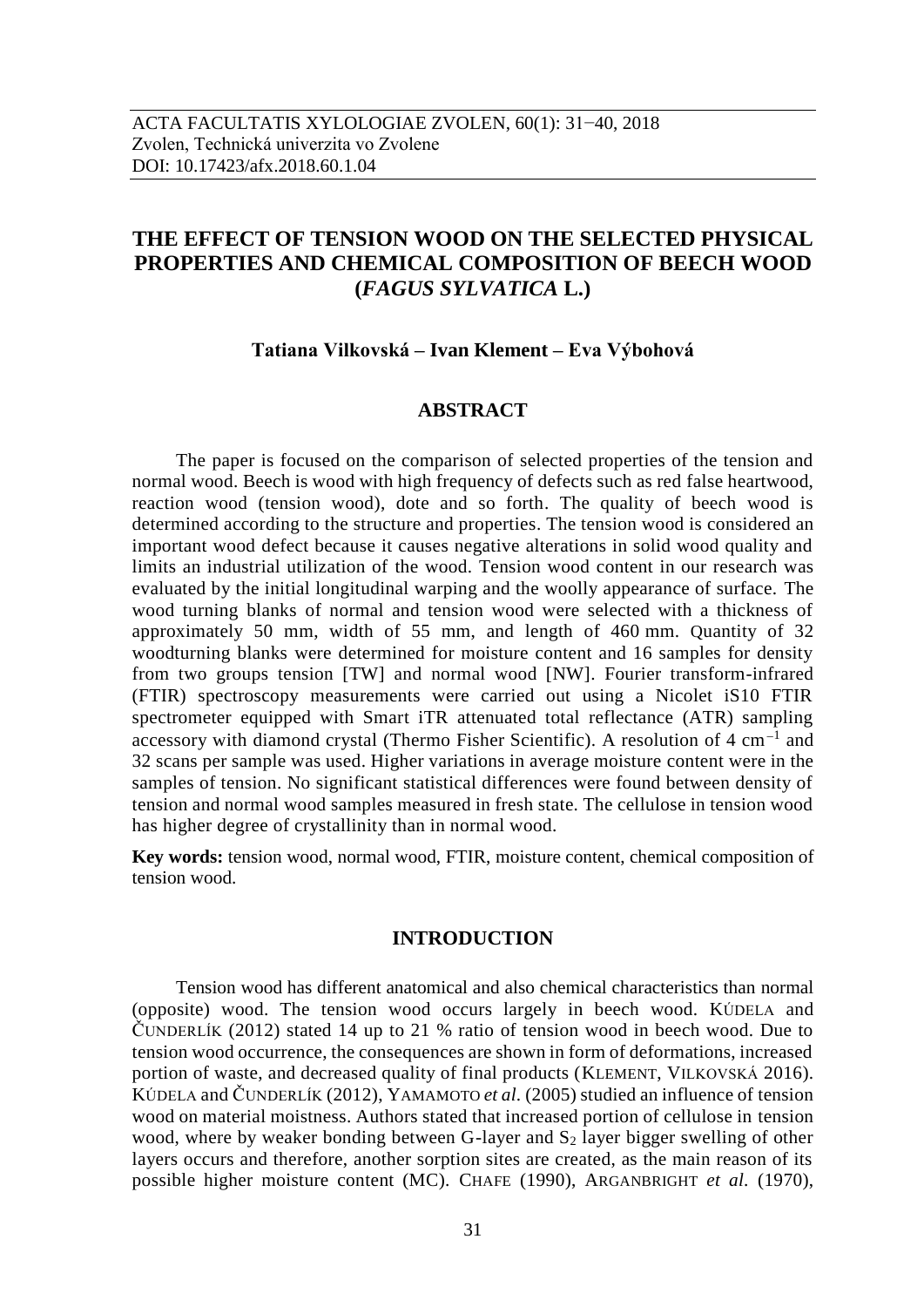COUTAND *et al.* (2004) studied the difference in density in fresh state of tension and normal wood. According to TARMIAN *et al.* (2012), PILATE *et al.* (2004), density of tension wood is about 5 up to 10 % higher than normal wood measured in fresh state. The density in ADS does not need to be different but based on made analysis, the density of tension wood is slightly higher (KÚDELA and ČUNDERLÍK 2012; BARAŃSKI *et al.* 2017, DELIJSKI *et al.* 2015, 2016, DZURENDA, DELIJSKY 2012). WASHUSEN *et al.* (2001), CLAIR *et al.* (2001, 2003) observed that variability in density in oven-dry method is considerable in differently developed tension wood. Different microscopic and sub-microscopic structure influences physical and mechanical properties to a large extent. CLAIR *et al.* (2006) described the tension wood chemical composition and claimed that the tension wood is mainly composed of high portion of crystalline cellulose. According to MATTHECK and KUBLER (1995), due to the composition of the cell wall and its micro and submicroscopic structure, the cell wall can be established as a reinforced matrix, which is mainly composed of polymers and where microfibrils angle gives needed stiffness to increased crystalline cellulose content. The difference in density is conditioned by percentage of G-layer. JOUREZ *et al.* (2001) observed the difference in poplar wood (*Populus nigra* L.). They concluded that increased density is not based only on cell wall thickness bun also on cell count and diameter in tension wood.

The physical and mechanical properties of polymers are profoundly dependent on the degree of crystallinity (MO *et al.* 1994, GEFFERTOVÁ 2016 *et al*., KAČÍK *et al.* 2016). KAČÍKOVÁ (1997) studied crystallinity of tension and opposite wood and observed the higher portion of crystalline cellulose in tension wood. The measured infrared spectra of cellulose and calculated ratios of absorbance at wavenumbers  $A1108/1091$  cm<sup>-1</sup> and  $A1430/1043$  cm<sup>-1</sup> are in Tab. 1. It can be concluded that absorbance ratios of cellulose infrared spectra are higher in tension wood than in normal wood. It follows that cellulose crystallinity in tension wood is higher than in opposite. Chemical analysis showed higher percentage of cellulose in tension wood 8–33 % and lower percentage of lignin 19–26 % and pentosanes 16–22 %. Tension wood is characterized by higher average degree of polymerization (DP) of cellulose (KAČÍKOVÁ 1997). Tension wood with highly developed G-layer contains lower percentage of pentosanes and about 10 % more glucoses than normal wood. The more developed the tension wood, the less lignified the G-layer (KÚDELA and ČUNDERLÍK 2012). Differences in the chemical composition of reaction (tension) and normal wood may be reflected in the chemical process of the raw material. Based on the cited work Kačíková (1997) reported that a lower content of lignin in the material results in a rapid delignification, reducing the time of the pulping and in a lower content of residual lignin in the obtained pulp. The main objective of the research is focused on comparison of selected physical properties and chemical composition of the tension and normal wood.

| Wavenumbers $\lbrack cm^{-1}]$ | $TW_1$ | NW1    | TW2    | NW2    |
|--------------------------------|--------|--------|--------|--------|
| A 1108/1091                    | 1.379  | 1.0552 | 1.0562 | 1.0571 |
| $A$ 1430/1403                  | 1.0392 | 1.0362 | 1.0723 | 1.0708 |
| A 1459/1403                    | .0081  | .0053  | 1.0159 | 1.0136 |

**Tab. 1 Estimation of cellulosic crystallinity (KAČÍKOVÁ 1997).**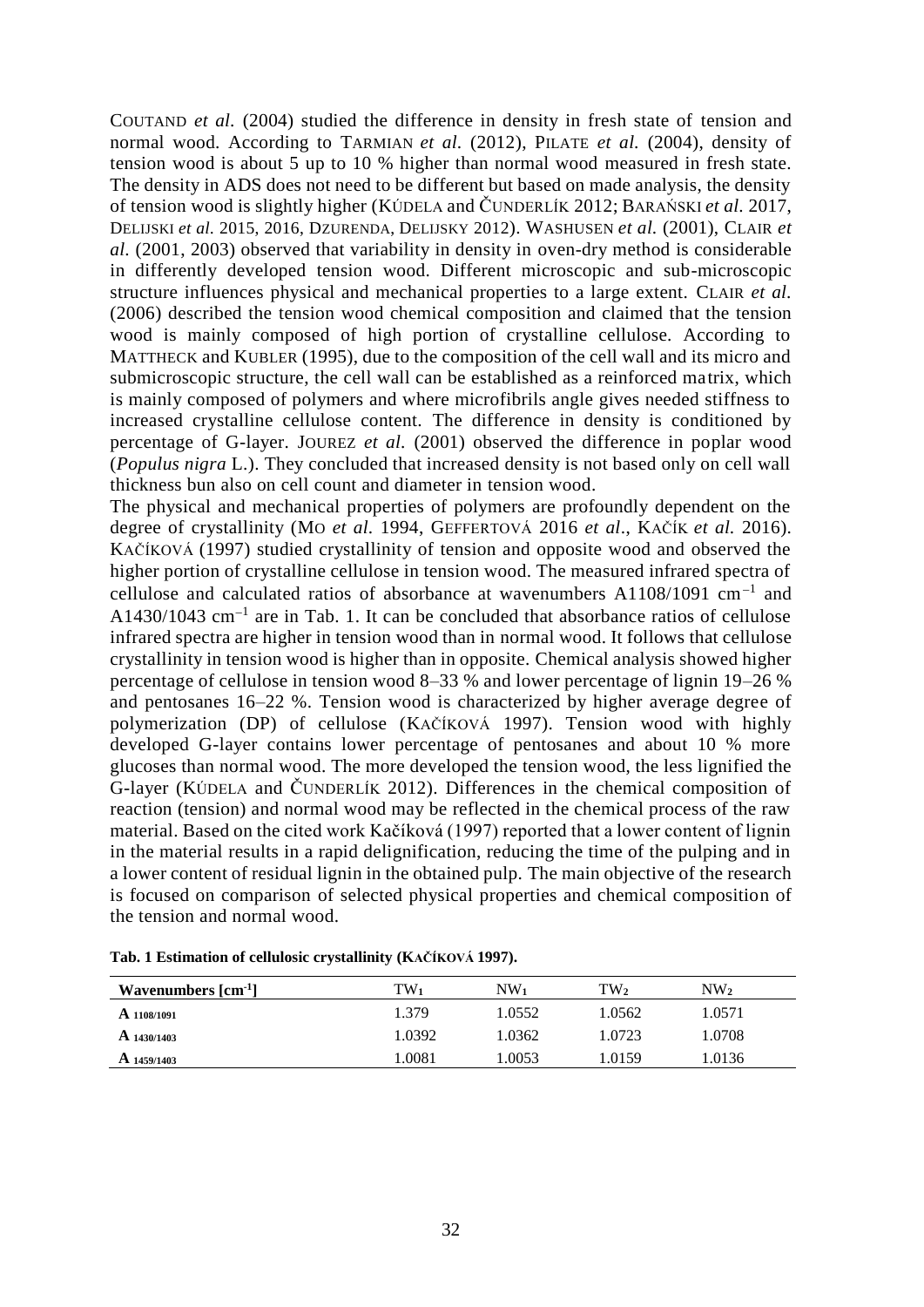# **MATERIAL AND METHOD**

Beech wood (*Fagus sylvatica* L.) was used for experimental measurements. Samples were chosen from beech logs with the size of 400 mm in diameter and 2,000 mm in length from Kronotimber Ltd. (*Lehota pod Vtáčnikom, Slovakia*). It is most produced diameter in this company. Logs without visible defects such as red false heartwood and dote were selected. The tension wood content were evaluated by the initial longitudinal warping and the woolly appearance of surface (Fig. 1).



**Fig. 1 Initial longitudinal warping and the woolly appearance surface of tested timbers.**

The test timbers of normal and tension wood were selected with a thickness of approximately 50 mm, width of 55 mm, and length of 460 mm. There were 32 test timbers used in the dry kiln from two groups Tension [TW] and Normal [NW] wood.

From the selected test timber, samples were cut to 20 mm in length (Fig. 1) and prepared for measured moisture content [MC].

The gravimetric method was used to determine the moisture content (MC). The moisture content of the wood samples was determined before and after drying as well as after the steaming process. The moisture content was calculated using Eq. 1,

$$
MC = \frac{m_w - m_0}{m_0} .100[%]
$$
 (1)

Where:  $m_w$  *is the weight of moisture sample* (*g*) and  $m_o$  *is the weight of oven-dry sample* (*g*).

Density in the fresh state was determined on every second sample of the tension timber and normal (16 samples) according to EN 49 0108. The measurement was carried out under laboratory conditions. Density in fresh state was calculated using Eq. 2,

$$
\rho_w = \frac{m_w}{V_w} \text{ [kg} \cdot \text{m}^{-3} \text{]} \tag{2}
$$

Where:  $m_w$  *is the weight of moisture sample in fresh state (kg) and*  $V_w$  *is the volume of moisture sample in fresh state* (*m*<sup>-3</sup>).

Fourier-transform infrared spectroscopy (FTIR) is very useful analytical method for analysing the structure of wood constituents. Attenuated total reflectance (ATR) is nondestructive method enabling to observe the differences in wood chemical composition, and structure of wood constituents at different sample sites. These facts made us use the ATR-FTIR to compare the chemical structure of tension and opposite wood.

Fourier transform-infrared (FTIR) spectroscopy measurements were carried out using a Nicolet iS10 FTIR spectrometer equipped with Smart iTR attenuated total reflectance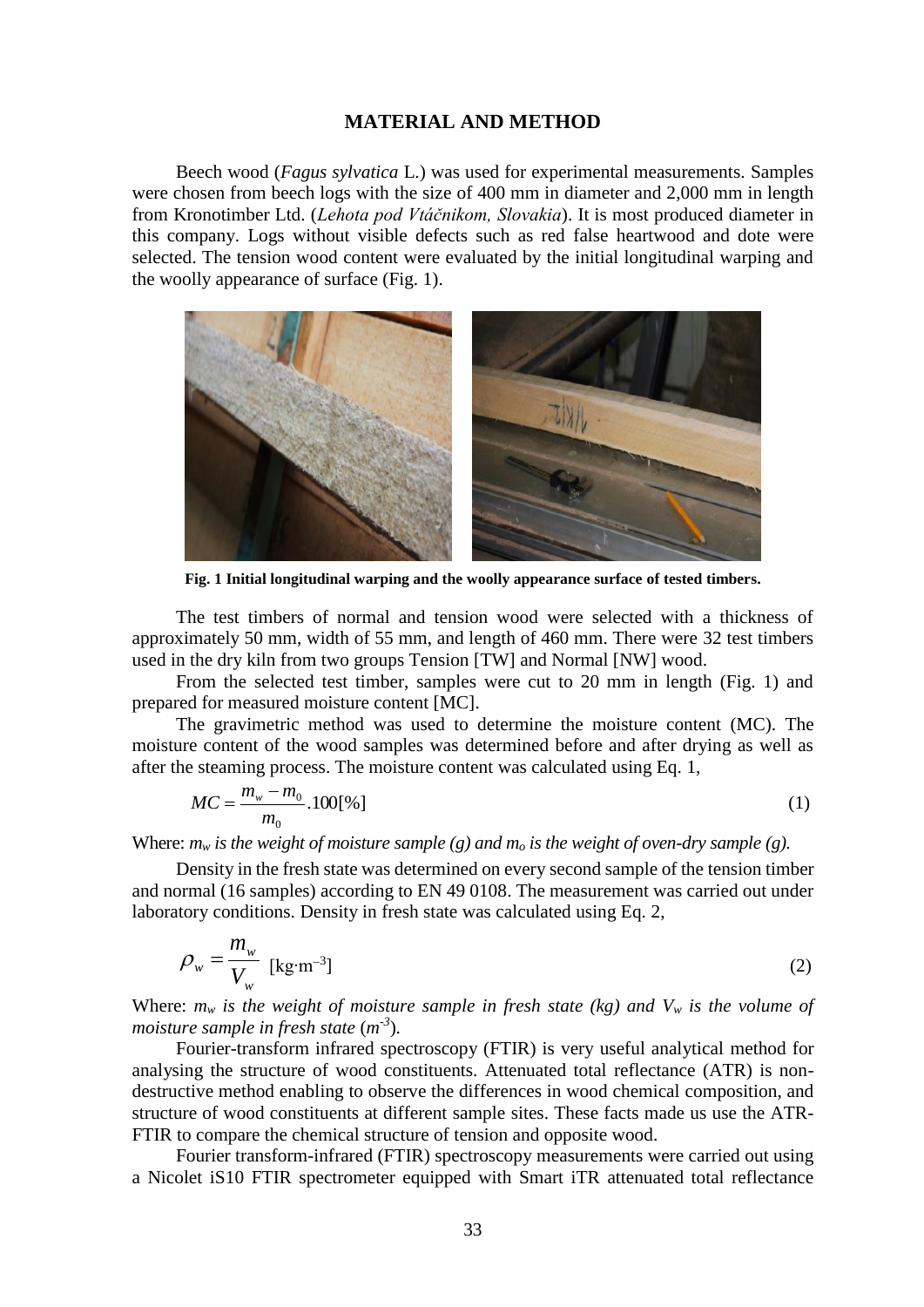(ATR) sampling accessory with diamond crystal (Thermo Fisher Scientific). Spectra were measured in the wavenumber range from 4,000 up to 650 cm<sup>-1</sup>. A resolution of 4 cm<sup>-1</sup> and 32 scans per sample was used. Six measurements were performed per sample (Fig.2). Spectra were evaluated using the OMNIC 8.0 software (Thermo Fisher Scientific). From obtained spectra, the average spectra for each sample were created and evaluated.

Normalization was performed on the absorption band at  $1,033$  cm<sup>-1</sup>. Measured FTIR spectra were used to estimation, of chemical composition and cellulose crystallinity in tension and normal wood.

Following ratios were used for cellulose crystallinity estimation:

- $\Delta_{1370}/A_{2900}$  (TCI) total crystallinity index (O'CONNOR *et al.* 1958)
- o A1424/A898(LOI) lateral order index (O´CONNOR *et al.* 1958)
- o A1335/A1315 (COLOM *et al.* 2003)



**Fig. 2 a.) Samples for FTIR analyses, b.) Apparatus Nicolet iS 10 (***Thermo Fisher Scientific***).**

# **RESULTS AND DISCUSION**

Mean values of moisture content and elemental statistical characteristics for tension and normal samples are shown in Tab. 2. Moisture content range from 41.7–69.5 % for normal wood samples and from 43.6–81.6 % in tension wood samples, respectively. The ranges had higher values in tension wood (TW). Equally, the average final moisture content was about 0.52 % higher in tension wood, what can be considered a negligible difference in practice (production conditions). Analysis of MC by basic statistical characteristics twofactor t-test confirmed that there were no considerable statistical changes between measured differences between tension and normal wood.

|  |  | Tab. 2 t-Test Two-Sample for Variances of Moisture content (NW and TW). |  |  |  |  |
|--|--|-------------------------------------------------------------------------|--|--|--|--|
|--|--|-------------------------------------------------------------------------|--|--|--|--|

|                                     | <b>NW</b> | TW     |
|-------------------------------------|-----------|--------|
| Mean                                | 58.161    | 58.686 |
| Variance                            | 48.223    | 92.715 |
| <b>Observations</b>                 | 32.000    | 32.000 |
| <b>Hypothesized Mean Difference</b> | 0.000     |        |
| df                                  | 56.000    |        |
| t Stat                              | $-0.250$  |        |
| $P(T \le t)$ one-tail               | 0.402     |        |
| t Critical one-tail                 | 1.673     |        |
| $P(T \le t)$ two-tail               | 0.803     |        |
| t Critical two-tail                 | 2.003     |        |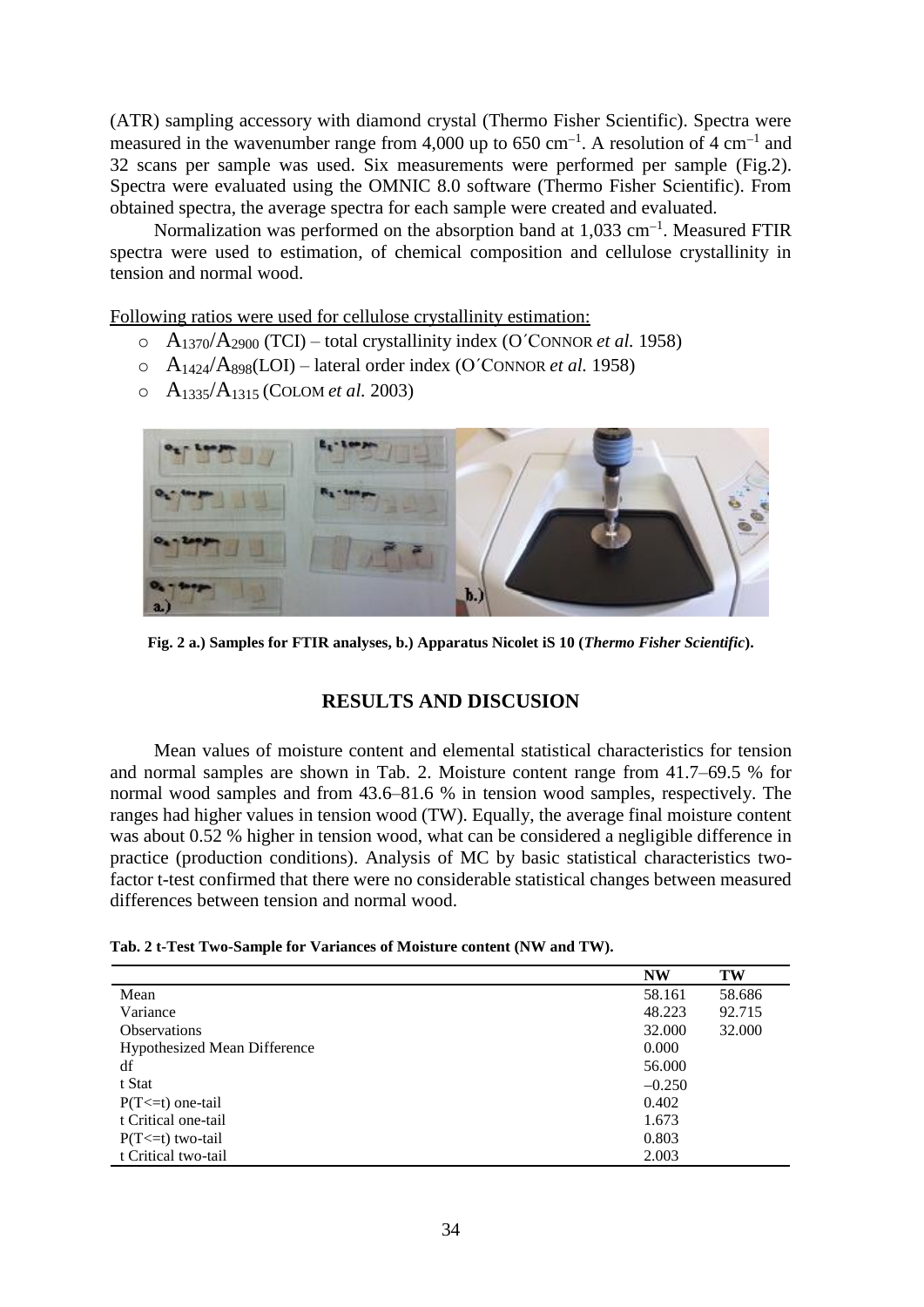The dependence of MC of two compared samples groups, tension and normal, were evaluated by inductive statistics using the probability value ( $p < 0.05$ ). In both cases, p-value exceeded by 0.05 and therefore, there was no remarkable difference between compared samples, what is confirmed by Fig. 3 also showing non-significant difference. The present observations are consistent with those of POLETTO *et al.* (2012), VILKOVSKÁ *et al*. (2016), TARMIAN *et al.* (2012), which reported that tension wood can have higher MC values in some cases. Contrarily, DAVIS *et al.* (2002) observed lower values of MC of tension wood in comparison with normal wood.



**Fig. 3 The dependence of MC of two compared samples groups (NW and TW).**

Based on the research studies of KÚDELA and ČUNDERLÍK (2012), authors measured higher MC of tension wood, where they considered structure of tension wood, its chemical composition, as well as binding between G-layer and S<sup>2</sup> layer as the cause**.** It is necessary to point out that tension wood has slightly higher value of fibre saturation point. The value of tension wood is 31.0–33.1 % and for normal wood is 28–30.06 %. Eventually, according to our measurements and measurements of other authors, we can conclude that MC of tension wood does not have to be considerable higher and everything depends on proportion and development of tension wood in the material. The mean value of density  $\rho_w$  and elemental statistical characteristics of tension and normal samples are in Tab. 3. Density in fresh state at definite MC varied in range 957–972 kg⋅m<sup>-3</sup> and 970–996 kg⋅m<sup>-3</sup> of tension and normal wood, respectively. The densities in the fresh state were measured at moisture content of approx. 78 %. Differences between tension and normal wood were measured; however, higher values of density tension and normal samples were reported. The differences were also measured by authors TARMIAN *et al.* (2012) and PILATE *et al.* (2004), who stated higher density value about 5–10 %. Our findings did not confirm higher density in fresh state and final measurements rather were of the opposite nature. JOUREZ *et al.* (2001) stated that the density can depend on ratio of cells in tension wood. PLACET *et al.* (2007), ARAKI *et al.*  (1983) stated that portion of tension wood depends mainly on G-layer in material and its quantitative and qualitative representation.

Some other studies measured the change in density for a gradual change in severity of tension wood. Severity was expressed as the percentage of gelatinous layers in the wall (*which is of course only applicable to species which have a G-layer)* or was measured using release growth-strain measurement. Where the amount of G-layer was measured, a positive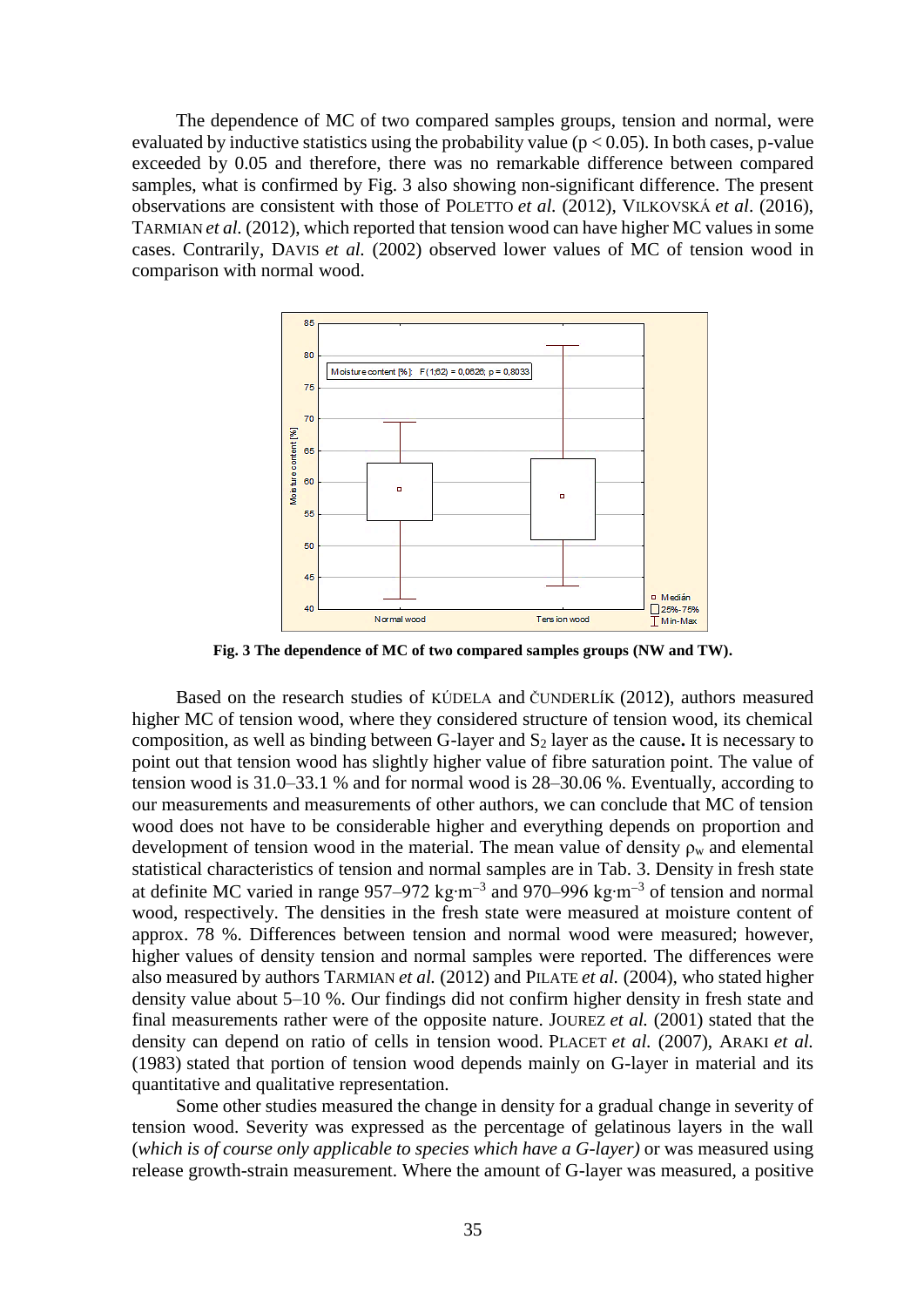correlation was sometimes found between density and tension wood fibre percentage (KROLL *et al.* 1992; WASHUSEN *et al.* 2001; CLAIR *et al.* 2001) although ARGANBRIGHT *et al.* (1970) showed no correlation between density of TW and NW.

|                                     | <b>Samples</b> |           |
|-------------------------------------|----------------|-----------|
|                                     | <b>NW</b>      | <b>TW</b> |
| Mean                                | 977.82         | 970.78    |
| Variance                            | 442.17         | 259.94    |
| <b>Observations</b>                 | 16.00          | 16.00     |
| <b>Hypothesized Mean Difference</b> | 0.00           |           |
| df                                  | 28.00          |           |
| t Stat                              | 1.06           |           |
| $P(T \le t)$ one-tail               | 0.15           |           |
| t Critical one-tail                 | 1.70           |           |
| $P(T \le t)$ two-tail               | 0.30           |           |
| t Critical two-tail                 | 2.05           |           |

**Tab. 3 t-Test: Two-Sample Assuming Unequal Variances for Density in fresh state (NW and TW).**



**Fig. 4 The dependence of density of fresh state of two compared sample groups (NW and TW).**

Figure 5 shows the ATR-FTIR spectra of tension and normal wood samples. Marked absorption bands were used for estimating the cellulose crystallinity and comparison of chemical composition. They are assigned to functional groups, respectively fragments of molecules as follows (COLOM *et al.* 2003; HON *et al.* 2001; PANDEY, PITMAN 2003, GEFFERT *et al.* 2017): 3,344 cm<sup>-1</sup> for OH stretching; 2,900 cm<sup>-1</sup> for C-H stretching in – CH<sub>2</sub> and CH<sub>3</sub>; 1,734 cm<sup>-1</sup> for C=O stretching of acetyl or carboxylic acid; 1,504 cm<sup>-1</sup> for C=C stretching of the aromatic ring in lignin;  $1,424 \text{ cm}^{-1}$  for C-H deformation in lignin and carbohydrates;  $1,370 \text{ cm}^{-1}$  for C-H deformation in carbohydrates; 1,335 cm<sup>-1</sup> for OH in plane bending in cellulose; 1,316 cm<sup>-1</sup> for CH<sub>2</sub> wagging in cellulose; 1,236 cm<sup>-1</sup> for syringyl ring and C-O stretch in lignin and xylan; 1,033 cm<sup>-1</sup> for C-O vibration in polysaccharides and 898 cm<sup>-1</sup> for C–H deformation in cellulose.

Differences in intensities and shapes of absorption bands can be observed by comparison of measured FTIR spectra resulting from differences in chemical compounds and their different structure in tension and normal wood (Tab. 4). Characteristic absorption band of hemicelluloses is band at wavenumber  $1,734 \text{ cm}^{-1}$ , which result in carboxyl group vibrations of xylan and band at  $1,236$  cm<sup>-1</sup>, which assigned to CO in xylan. The intensity of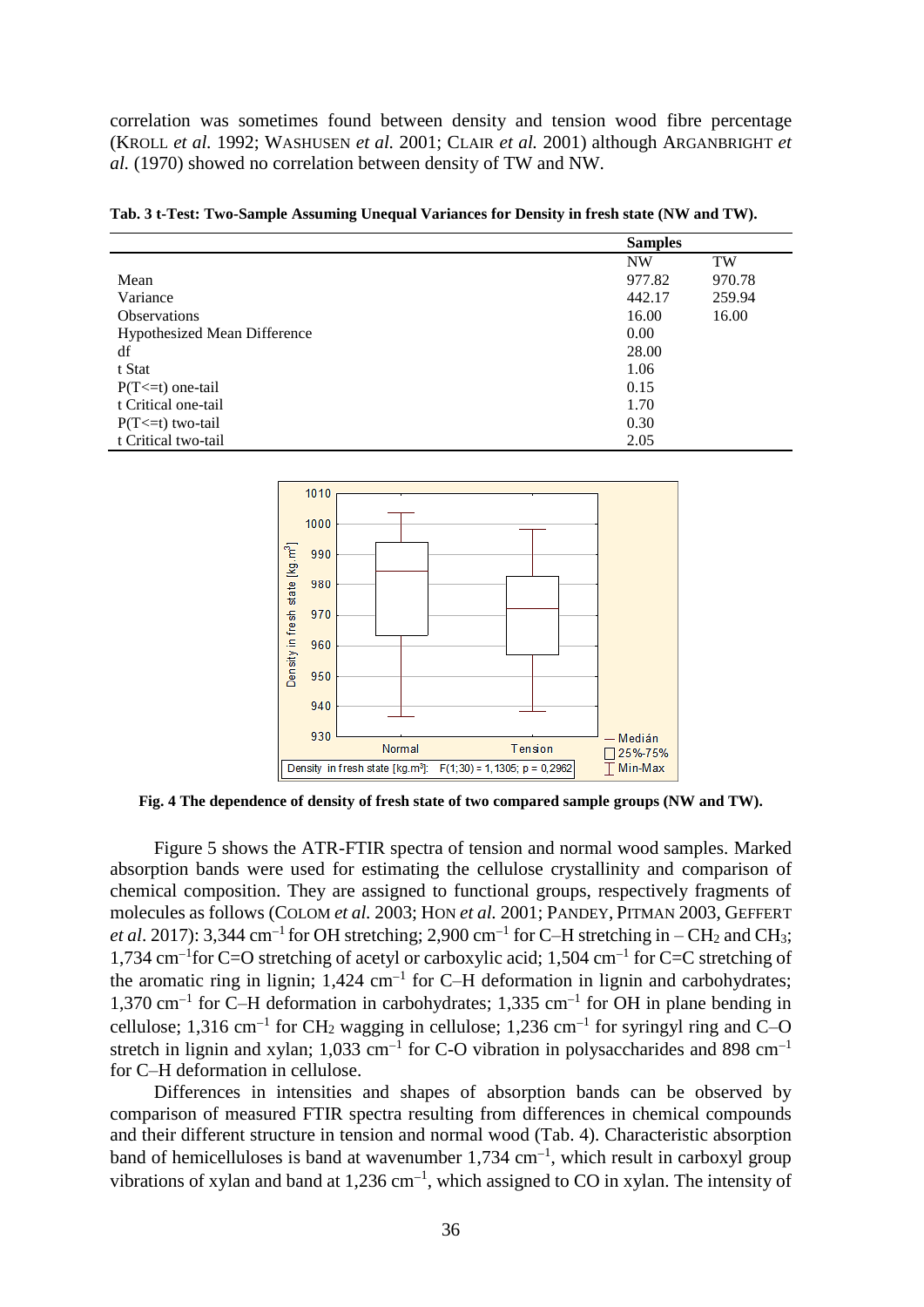absorption band in tension wood samples is lower at both wavenumbers, which suggests a lower content of xylan type hemicelluloses in these samples.

The ratio of the lignin and polysaccharides content in wood is reflected in the use of the ratio of absorbances A1504/A<sup>1369</sup> (PANDEY, PITMAN 2003). In both cases the ratio is lower in samples of the tension timber.



**Fig. 5 FTIR spectra of normal (NW2) and tension (TW2) beech wood.**

**Tab. 4 Values of absorbance at selected wavenumbers used for comparison of chemical composition of tension and normal wood samples.**

| <b>Sample</b>   | A <sub>1734</sub> | A <sub>1236</sub> | $A_{1504}/A_{1369}$ |
|-----------------|-------------------|-------------------|---------------------|
| NW <sub>1</sub> | 0.311             | 0.330             | 1.19                |
| $TW_1$          | 0.292             | 0.314             | 1.12                |
| NW <sub>2</sub> | 0.293             | 0.326             | 1.17                |
| $TW_2$          | 0.257             | 0.284             | 1.15                |

The results of the FTIR analysis are consistent with the results of chemical analysis of tension and normal wood, published by KAČÍKOVÁ (1997).

In the cited paper the author presents a lower proportion of lignin and pentosane and a higher percentage of α-cellulose and cellulose Kürschner-Hoffer in the tension timber as compared to a normal wood. FTIR spectral results can be compared to the content in amorphous and crystallised I cellulose, respectively, the lower value of absorbance ratio A1335/A<sup>1315</sup> signifies a higher crystallinity (COLOM *et al.* 2003). In addition to this ratio, in order to estimate the crystallinity of the tension and the normal wood we calculate other two parameters: a TCI and LOI. The TCI is proportional to the overall degree of order in the cellulose; the LOI represents the ordered regions of cellulose perpendicular to the chain direction (POLETTO *et al*. 2012; ŠIROKÝ *et al.* 2010).

**Tab. 5 Absorbance ratios for comparison of cellulose crystallinity in tension and normal wood samples.**

| Absorbance ratio          | $NW_1$ | $TW_1$ | NW2   | $TW_2$ |
|---------------------------|--------|--------|-------|--------|
| TCI $(A_{1370}/A_{2900})$ | 0.726  | 0.765  | 0.772 | 0.777  |
| LOI $(A_{1424}/A_{898})$  | 1.417  | 1.816  | 1.655 | 1.698  |
| $A_{1335}/A_{1315}$       | 0.985  | 0.614  | 0.492 | 0.388  |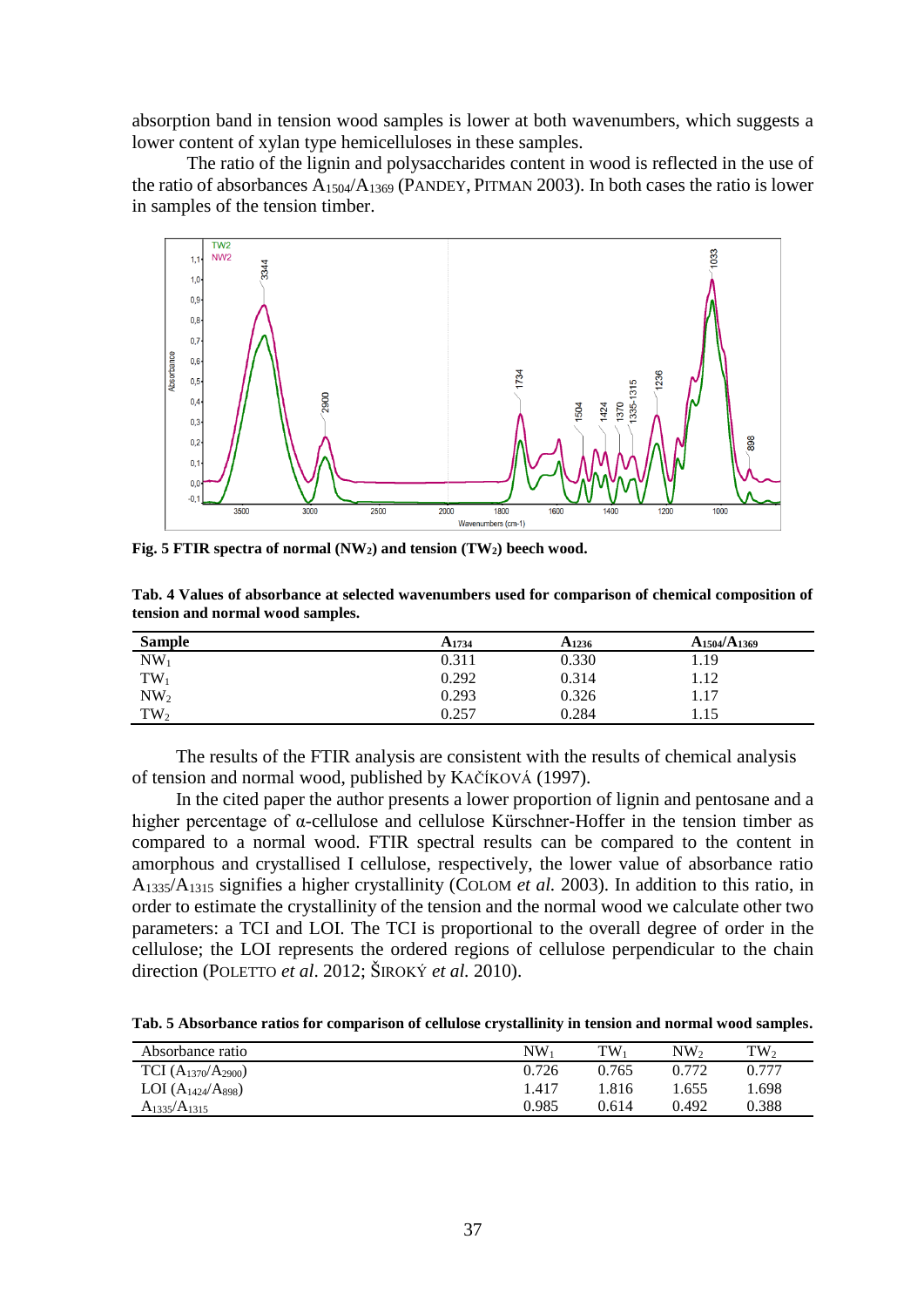The values obtained for all three followed parameters (Tab. 5) indicate that higher proportion of crystalline cellulose than in normal is in the tension wood. The present observations are consistent with the results of the research presented by KAČÍKOVÁ (1997).

# **CONCLUSIONS**

Considering the high proportion of beech wood in our country, the way of its use is nowadays the subject of quality. The quality of beech wood is determined based on structure and properties of wood, frequency of defects in this material.

Tension wood affects the technological properties of wooden materials since it has different physical, anatomical, and chemical characteristics in comparison with normal wood. In this study a significant difference in the selected physical properties (density and moisture) was not confirmed.

On the basis of the measurements, we can conclude:

- The tension specimen showed bigger variances of MC mean values. However, measured differences were assessed by statistical analysis as insignificant.
- The differences in the MC values between compared groups (0.52 %) can be considered negligible.
- No significant statistical differences were found between density of tension and normal samples measured in fresh state.
- Lower ratio of lignin to polysaccharides and lower amount of hemicelluloses compared to the normal wood is in the tension wood. It can be supposed that tension wood has positive effect on delignification process.
- The cellulose in tension wood has higher degree of crystallinity than in normal wood.

### **LITERATURE**

ARAKI N., FUJITA M., *et al.* 1983. Transition of fibre wall structure from normal wood to tension wood in certain species having gelatinous fibres of  $S_1+G$  and  $S_1+S_2+S_3+G$  types. In Mokuzai Gakkaishi, 29: 267-273

ARGANBRIGHT D.G., BENSEND D.W., MANWILLER F.G. 1970. Influence of gelatinous fibres on the shrinkage of silver maple. In Wood Sci.,  $(3)$ : 83–89.

BARAŃSKI J., KLEMENT I, VILKOVSKÁ T., KONOPKA A. 2017*.* High temperature drying process of beech wood (*Fagus sylvatica* L.) with different zones of sapwood and red false heartwood. In BioResources. ISSN 1930-2126, 2017, 12(1): 1861–1870.

CLAIR B., RUELLE J., THIBAUT B. 2003. Relationship between growth stress, mechano-physical properties and proportion of fibre with gelatinous layer in chestnut (*Castanea sativa* Mill.). In Holzforschung, 57: 189-195.

CLAIR B., THIBAUT B. 2001. Shrinkage of the gelatinous layer of Poplar and Beech, Tension wood. In IAWA Journal,  $22: 121-131$ .

CLAIR B., ALMÉRAS T., YAMAMOTO H., OKUYAMA T., SUGIYAMA J. 2006. Mechanical behaviour of cellulose microfibrils, in tension wood in relation with maturation stress generation. In Biophysics Journal, 91:1128-1135.

COUTAND C., JERONIMIDIS G., CHANSON B., LOUP C. 2004. Comparison of mechanical properties of tension and opposite wood in Populus. In Wood Sci Technol, 38: 11–24.

COLOM X., CARRILO F., NOGUÉS F., CARRIGA P. 2003. Structural analysis of photodegraded wood by means of FTIR spectroscopy. In Polymer degradation and Stability, 2003, (80): 543–549.

DAVIS C., CARRINGTON C., SUN Z. 2002. The influence of compression wood on the drying curves of *Pinus radiata* dried in dehumidifier conditions. In Drying Technology 20(10): 2005–2026.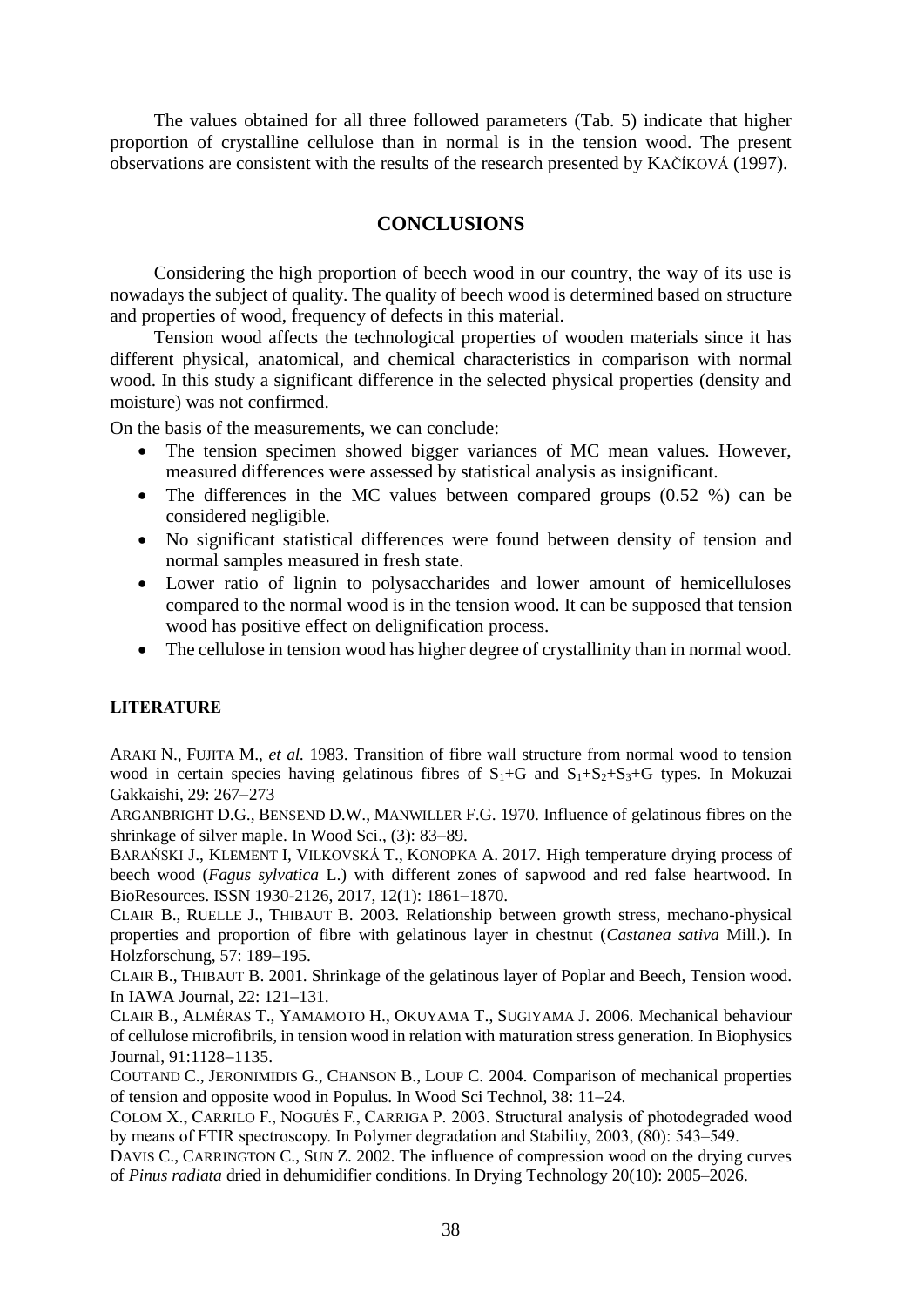DELIJSKI N. S., DZURENDA L., TRICHKOV N., GOCHEV Z., ANGELSKI D. 2016. Modelling of the unilateral convective heating process of furniture elements before their lacquer coating. In Acta Facultatis Xylologiae Zvolen, 2016. (2): 51–64. ISSN 1336-3824.

DELIISKI N., DZURENDA L., TUMBARKOVA N., ANGELSKI D. 2015. Computation of the Temperature Conductivity of Frozen Wood during its Defrosting. In Drvna Industrija,  $66(2)$ : 87–96.

DZURENDA L., DELIISKI N. 2012. Convective drying of beech lumber without color changes of wood. In Drvna industrija, 63(2): 95–103.

GEFFERTOVÁ J., GEFFERT A., DELIISKY N. 2016. The Effect of Light on the Changes of White Office Paper. In Key Engineering materials. Selected Processes of Wood processing, 2016, 688: 104–111.

GEFFERT A., VÝBOHOVÁ E., GEFFERTOVÁ J. 2017. Characterization of the changes of colour and some wood components on the surface of steamed beech wood. In Acta Facultatis Xylologiae Zvolen, ISSN 1336-3824, (1): 49–57p.

HON D. N. *et al.* 2001. Wood and Cellulosic Chemistry, New York : Marcel Dekker, 2001. 914 p. ISBN 0-8247-0024-4.

CHAFE S.C. 1990. Relationships among growth strain, density and strength properties in two species of Eucalyptus. In Holzforschung, 44: 431–437.

JOUREZ B., RIBOUX A., LECLERCQ A. 2001. Anatomical characteristics of tension wood and opposite wood in young inclined stems of poplar (*Populus euramericana* CV. "Ghoy"), In Iawa J.  $22: 133 - 157.$ 

KAČÍKOVÁ D. 1997. Makromolekulové vlastnosti hlavných zložiek bukového dreva z hľadiska sulfátových buničín. Zvolen : Technická univerzita vo Zvolene, 84 p.

KAČÍK F., ĎURKOVIČ J., KAČÍKOVÁ D., ZENKOVÁ E. 2016. Changes in the chemical composition of black locust wood after hot-water pretreatment before bioethanol production. In Acta Facultatis Xylologiae Zvolen, (1): 1523. ISSN 1336-3824.

KLEMENT I., VILKOVSKÁ T. 2016. Determining the influence of sample thickness on the hightemperature drying of beech wood (*Fagus sylvatica* L.). In BioResources. ISSN 1930-2126, 2016, 2(1): 5424-5434.

KÚDELA J., ČUNDERLÍK I. 2012. Bukové drevo štruktúra, vlastnosti, použitie. Zvolen : Technická univerzita vo Zvolene, 152 p. ISBN 978-80-228-2318-0.

KROLL R. E., RITTER D. C, AU K. C. 1992. Anatomical and physical properties of balsam poplar (*Populus balsamifera* L.) in Minnesota. In Wood Fiber Sci, 24: 13–24.

MO Z., YANG B., ZHANG H. The degree of crystallinity of multicomponent polymers by WAXD. In Chinese J. Polym., Sci. 1994; 12(4): 296–301.

NELSON M. L., O´CONNOR R. T. 1964. Relation of certain infrared bands to cellulose crystallinity and crystal latticed typ. Part 1. Spectra of lattice types I, II, III and of amorphous cellulose. In Journal of Applied Polymer Science,  $8(3)$ :  $1311-1324$ .

O´CONNOR R. T., DUPRÉ E. F., MITCHAM D. 1958. Applications of infrared absorption spectroscopy to investigations of cotton and modified cottons, Part l: physical and crystalline modifications and oxidation. In Textile Research Journal,  $28(5)$ :  $382-392$ .

PANDEY K. K., PITMAN A. J. 2003. FTIR studies of the changes in wood chemistry following decay by brown-rot and white-rot fungi. In International Biodeterioration & Biodegradation.  $(52): 151-160.$ 

PILATE G., CHABBERT B., CATHALA B. *et al.* 2004. Lignification and tension wood. In Comptes Rendus Biologies. 327(9–10): 889–901.

POLETTO M., ZATTERA A.J., SANTANA R.M.C. 2012. Structural differences between wood species: evidence from chemical composition, FTIR spectroscopy, and thermogravimetric analysis. In J. Appl. Polym. Sci. 126: E336–E343.

ŠIROKÝ J., BLACKBURN R.S., BECHTOLD T., TAYLOR J., WHITE P. 2010. Attenuated total reflectance Fourier-transform infrared spectroscopy analysis of crystallinity changes in lyocell following continuous treatment with sodium hydroxide. In Cellulose 17: 103–115.

TARMIAN A., REMOND R., DASHTI H., PERRÉ P. 2012. Moisture diffusion coefficient of tension woods: Compression wood of (*Picea abies* L.) and Tension wood of (*Fagus sylvatica* L.). In Wood Science Technology,  $46(1)$ :  $405-417$ .